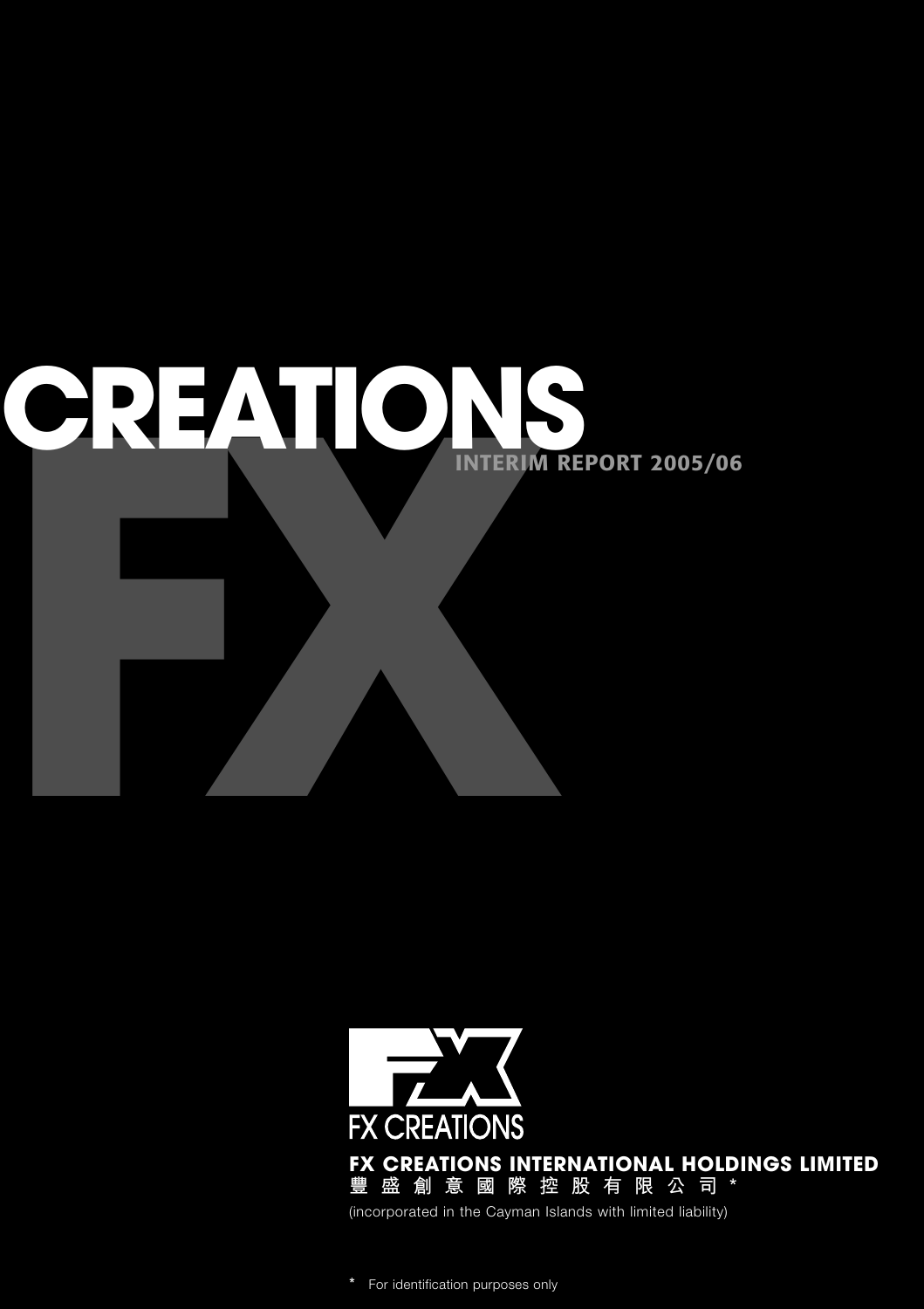**CHARACTERISTICS OF THE GROWTH ENTERPRISE MARKET ("GEM") OF THE STOCK EXCHANGE OF HONG KONG LIMITED (THE "STOCK EXCHANGE")**

**GEM has been established as a market designed to accommodate companies to which a high investment risk may be attached. In particular, companies may list on GEM with neither a track record of profitability nor any obligation to forecast future profitability. Furthermore, there may be risks arising out of the emerging nature of companies listed on GEM and the business sectors or countries in which the companies operate. Prospective investors should be aware of the potential risks of investing in such companies and should make the decision to invest only after due and careful consideration. The greater risk profile and other characteristics of GEM mean that it is a market more suited to professional and other sophisticated investors.**

**Given the emerging nature of companies listed on GEM, there is a risk that securities traded on GEM may be more susceptible to high market volatility than securities traded on the Main Board of the Stock Exchange and no assurance is given that there will be a liquid market in the securities traded on GEM.**

**The principal means of information dissemination on GEM is publication on the Internet website operated by the Stock Exchange. Listed companies are not generally required to issue paid announcements in gazetted newspapers. Accordingly, prospective investors should note that they need to have access to the GEM website in order to obtain up-to-date information on GEM-listed issuers.**

*The Stock Exchange takes no responsibility for the contents of this report, makes no representation as to its accuracy or completeness and expressly disclaims any liability whatsoever for any loss howsoever arising from or in reliance upon the whole or any part of the contents of this report.*

*This report, for which the directors of FX Creations International Holdings Limited (the "Company") collectively and individually accept full responsibility, includes particulars given in compliance with the Rules Governing the Listing of Securities on GEM of the Stock Exchange (the "GEM Listing Rules") for the purpose of giving information with regard to the Company. The directors of the Company, having made all reasonable enquiries, confirm that, to the best of their knowledge and belief: (1) the information contained in this report is accurate and complete in all material respects and not misleading; (2) there are no other matters the omission of which would make any statement in this report misleading; and (3) all opinions expressed in this report have been arrived at after due and careful consideration and are founded on bases and assumptions that are fair and reasonable.*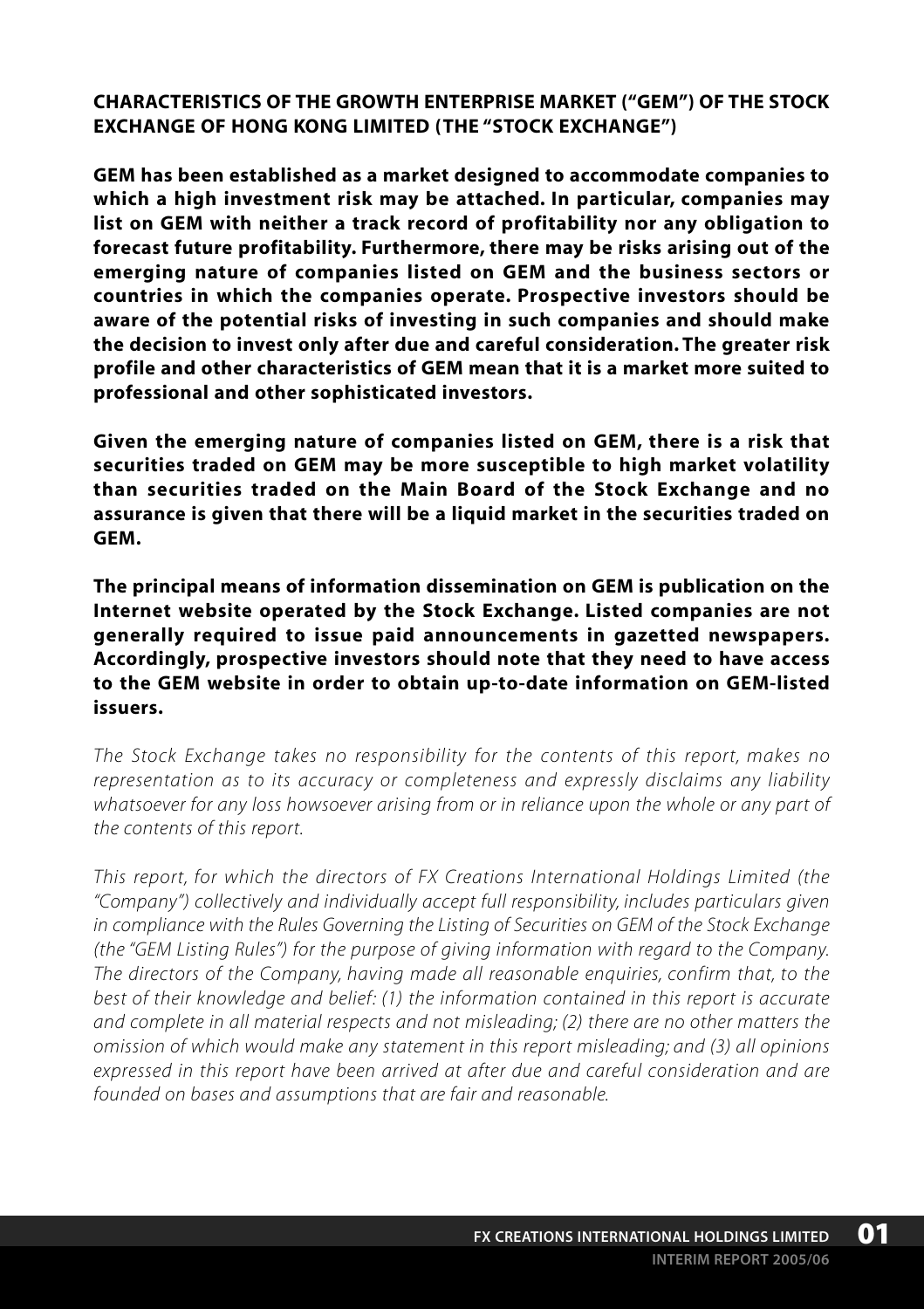### **RESULTS**

The board of directors (the "Board") of FX Creations International Holdings Limited (the "Company") herein presents the unaudited consolidated results of the Company and its subsidiaries (collectively referred to as the "Group") for the three months and six months ended 30 September 2005 together with the comparative unaudited figures for the corresponding periods in 2004 as follows:

|                                                                            |                | <b>Six months ended</b><br>30 September |                                 | Three months ended<br>30 September    |                                 |
|----------------------------------------------------------------------------|----------------|-----------------------------------------|---------------------------------|---------------------------------------|---------------------------------|
|                                                                            | <b>Notes</b>   | 2005<br>(Unaudited)<br><b>HK\$'000</b>  | 2004<br>(Unaudited)<br>HK\$'000 | 2005<br>(Unaudited)<br><b>HKS'000</b> | 2004<br>(Unaudited)<br>HK\$'000 |
| <b>TURNOVER</b>                                                            | $\overline{2}$ | 35,780                                  | 33,956                          | 18,406                                | 17,764                          |
| Cost of goods sold                                                         |                | (18, 400)                               | (17, 466)                       | (9,908)                               | (8,826)                         |
| Gross profit                                                               |                | 17,380                                  | 16,490                          | 8,498                                 | 8,938                           |
| Other revenue<br>Selling and distribution costs<br>Administrative expenses |                | 1,187<br>(12, 227)<br>(6, 106)          | 383<br>(10, 401)<br>(7,306)     | 928<br>(6,027)<br>(3, 307)            | (5,700)<br>(4,592)              |
| PROFIT/(LOSS) FROM<br><b>OPERATIONS</b>                                    |                | 234                                     | (834)                           | 92                                    | (1, 354)                        |
| Finance costs                                                              |                | (291)                                   | (280)                           | (149)                                 | (140)                           |
| <b>LOSS BEFORE TAX</b>                                                     | 3              | (57)                                    | (1, 114)                        | (57)                                  | (1,494)                         |
| Taxation                                                                   | $\overline{4}$ |                                         | (8)                             |                                       | 23                              |
| <b>LOSS BEFORE MINORITY</b><br><b>INTERESTS</b>                            |                | (57)                                    | (1, 122)                        | (57)                                  | (1,471)                         |
| Minority interests                                                         |                |                                         | (95)                            |                                       |                                 |
| NET LOSS ATTRIBUTABLE<br>TO SHAREHOLDERS                                   |                | (57)                                    | (1, 217)                        | (57)                                  | (1,471)                         |
| <b>DIVIDEND</b>                                                            | 6              |                                         |                                 |                                       |                                 |
| <b>LOSS PER SHARE</b>                                                      | 5              |                                         |                                 |                                       |                                 |
| Basic                                                                      |                | HK(0.01) cent                           | HK(0.30) cent                   | <b>HK(0.01)</b> cent                  | HK(0.37) cent                   |
| Diluted                                                                    |                | N/A                                     | N/A                             | N/A                                   | N/A                             |

**FX CREATIONS INTERNATIONAL HOLDINGS LIMITED INTERIM REPORT 2005/06 02**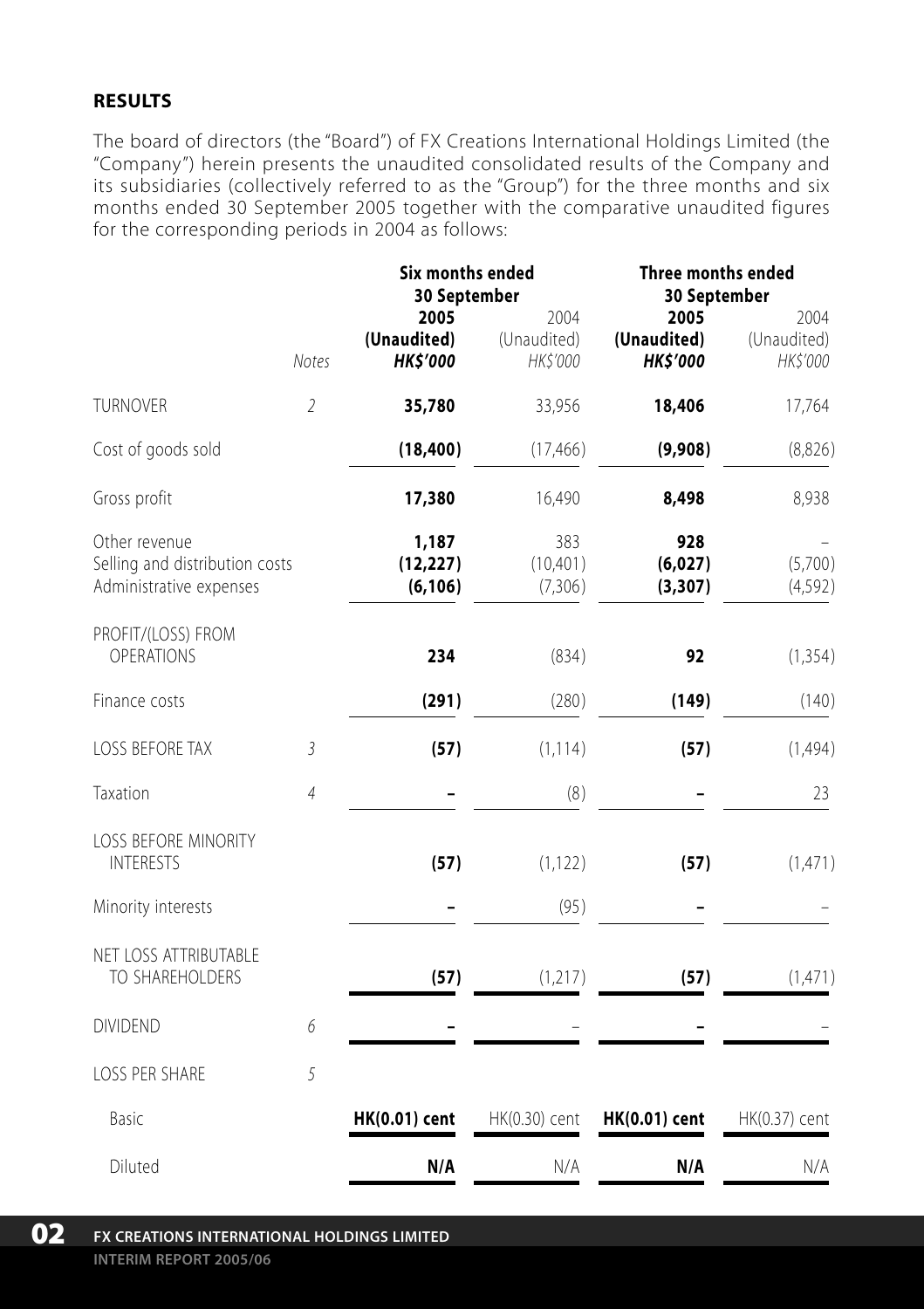#### **CONSOLIDATED BALANCE SHEET**

|                                                                            |              | As at<br>30 September<br>2005  | As at<br>31 March<br>2005    |
|----------------------------------------------------------------------------|--------------|--------------------------------|------------------------------|
|                                                                            | <b>Notes</b> | (Unaudited)<br><b>HK\$'000</b> | (Audited)<br><i>HK\$'000</i> |
| NON-CURRENT ASSETS                                                         |              |                                |                              |
| Fixed assets<br>Long-term investments                                      |              | 5,360<br>830                   | 6,166<br>830                 |
| Rental and sundry deposits                                                 |              | 2,392                          | 1,723                        |
|                                                                            |              | 8,582                          | 8,719                        |
| <b>CURRENT ASSETS</b>                                                      |              |                                |                              |
| Short-term investments<br>Inventories                                      | 9            | 934<br>3,339                   | 1,434<br>3,023               |
| Accounts receivable                                                        | 7            | 7,874                          | 6,591                        |
| Prepayments, deposits and other receivables                                |              | 1,152                          | 2,144                        |
| Due from a minority shareholder<br>Taxes refundable                        |              | 360<br>28                      | 360<br>28                    |
| Pledged bank deposits                                                      |              | 2,770                          | 2,742                        |
| Cash and bank balances                                                     |              | 532                            | 1,527                        |
|                                                                            |              | 16,989                         | 17,849                       |
| <b>CURRENT LIABILITIES</b>                                                 |              |                                |                              |
| Accounts payable<br>Accrued expenses and other payables                    | 8            | 4,509<br>1,253                 | 3,418<br>1,317               |
| Amount due to ultimate holding company                                     |              | 88                             |                              |
| Taxes payable<br>Bill payable - secured                                    |              | 167<br>2,394                   | 167<br>4,381                 |
| Bank overdrafts - secured                                                  |              | 3,679                          | 3,810                        |
| Short-term bank loans - secured<br>Current portion of long-term bank loans |              | 600                            | 600                          |
| - secured                                                                  |              | 177                            | 947                          |
| Current portion of other loans                                             |              | 500                            |                              |
|                                                                            |              | 13,367                         | 14,640                       |
| NET CURRENT ASSETS                                                         |              | 3,622                          | 3,209                        |
| TOTAL ASSETS LESS CURRENT LIABILITIES                                      |              | 12,204                         | 11,928                       |
| <b>NON-CURRENT LIABILITIES</b><br>Long-term other loans                    |              | 333                            |                              |
|                                                                            |              | 11,871                         | 11,928                       |
| <b>MINORITY INTERESTS</b>                                                  |              | (121)                          | (121)                        |
|                                                                            |              | 11,750                         | 11,807                       |
| <b>CAPITAL AND RESERVES</b>                                                |              |                                |                              |
| Share capital<br>Reserves                                                  |              | 4,000<br>7,750                 | 4,000<br>7,807               |
|                                                                            |              | 11,750                         | 11,807                       |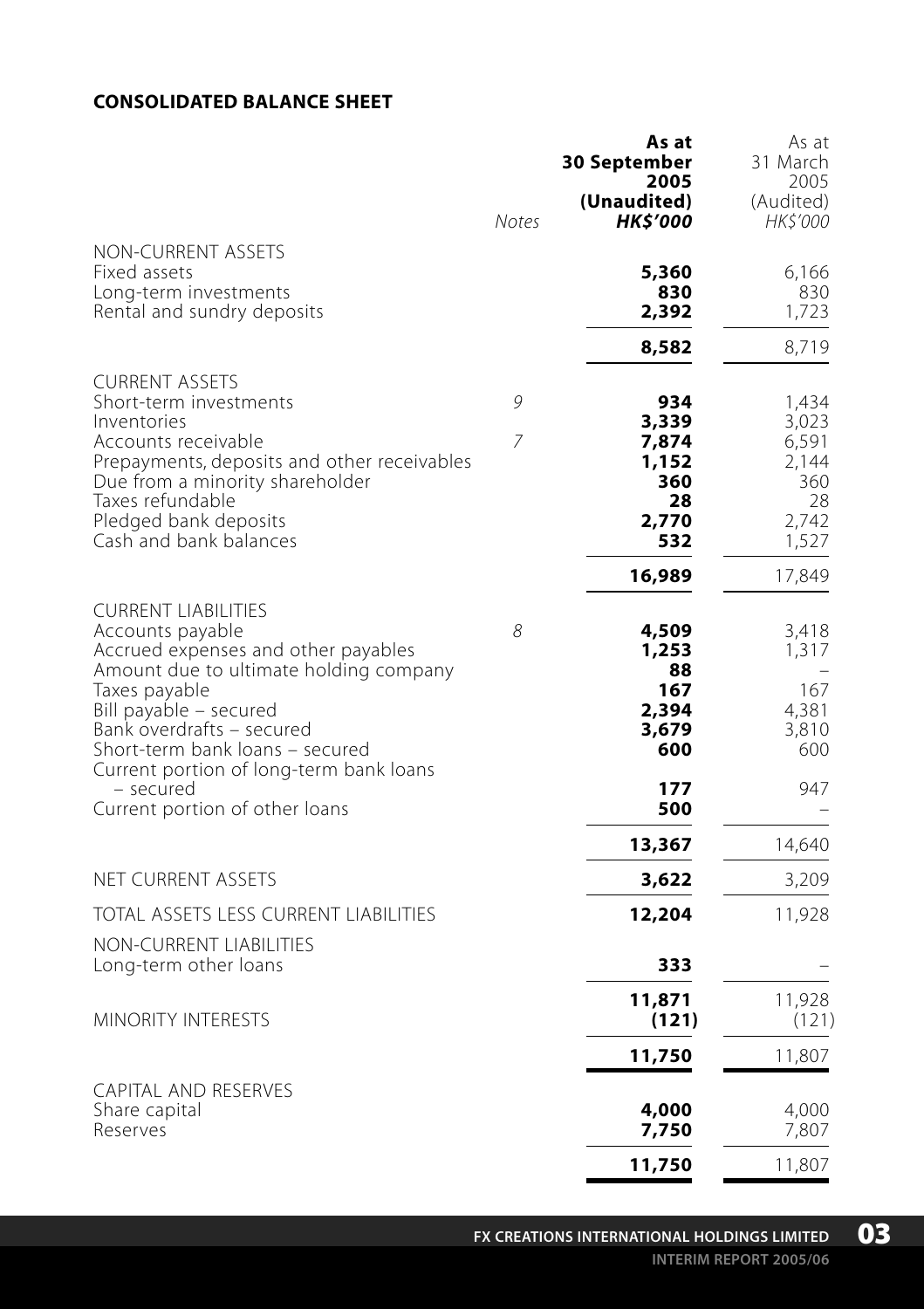### **CONDENSED CONSOLIDATED CASH FLOW STATEMENT**

|                                                     | Six months      | Six months   |
|-----------------------------------------------------|-----------------|--------------|
|                                                     | ended           | ended        |
|                                                     | 30 September    | 30 September |
|                                                     | 2005            | 2004         |
|                                                     | (Unaudited)     | (Unaudited)  |
|                                                     | <b>HK\$'000</b> | HK\$'000     |
| Net cash (outflow)/inflow from operating activities | (393)           | 558          |
| Net cash outflow from investing activities          | (534)           | (3,548)      |
| Net cash inflow from financing activities           | 63              | 12           |
| DECREASE IN CASH AND CASH EQUIVALENTS               | (864)           | (2,978)      |
| Cash and cash equivalents at beginning of period    | (2, 283)        | 3,121        |
| CASH AND CASH EQUIVALENTS AT END OF PERIOD          | (3, 147)        | 143          |
| ANALYSIS OF BALANCES OF CASH AND CASH EQUIVALENTS   |                 |              |
| Cash and bank balances                              | 532             | 3,912        |
| Bank overdrafts                                     | (3,679)         | (3,769)      |
|                                                     | (3, 147)        | 143          |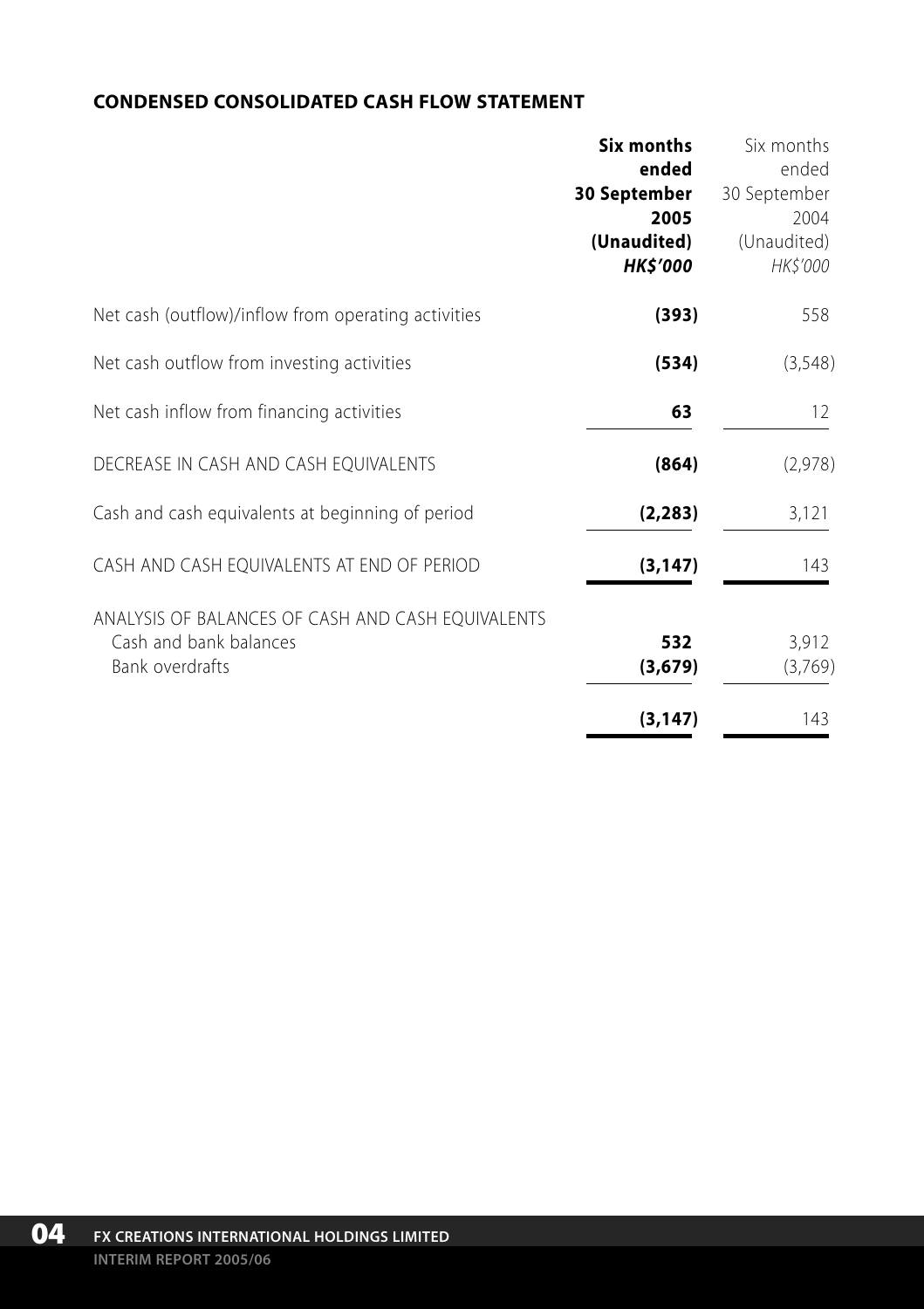### **CONSOLIDATED STATEMENT OF CHANGES IN EQUITY**

|                         | <b>Share</b><br>capital<br>(Unaudited)<br>HK\$'000 | Share<br>premium<br>(Unaudited)<br>HK\$'000 | Retained<br>earnings/<br>(Accumulated<br>losses)<br>(Unaudited)<br>HK\$'000 | Total<br>(Unaudited)<br>HK\$'000 |
|-------------------------|----------------------------------------------------|---------------------------------------------|-----------------------------------------------------------------------------|----------------------------------|
| At 1 April 2004         | 4,000                                              | 13,703                                      | 4,149                                                                       | 21,852                           |
| Net loss for the period |                                                    |                                             | (1,217)                                                                     | (1,217)                          |
| At 30 September 2004    | 4,000                                              | 13,703                                      | 2,932                                                                       | 20,635                           |
| At 1 April 2005         | 4,000                                              | 13,703                                      | (5,896)                                                                     | 11,807                           |
| Net loss for the period |                                                    |                                             | (57)                                                                        | (57)                             |
| At 30 September 2005    | 4,000                                              | 13,703                                      | (5,953)                                                                     | 11,750                           |

*Notes:*

#### **1. BASIS OF PREPARATION**

The unaudited consolidated interim accounts have been prepared under the historical cost convention and in accordance with accounting principles generally accepted in Hong Kong, comply with accounting standards issued by the Hong Kong Institute of Certified Public Accountants (the "HKICPA"), the disclosure requirements of the GEM Listing Rules and the Hong Kong Companies Ordinance. The accounting policies adopted are consistent with those set out in the annual financial statements for the year ended 31 March 2005.

In 2004, the HKICPA issued a number of new or revised Hong Kong Accounting Standards and Hong Kong Financial Reporting Standards (the "new HKFRSs") which are effective for accounting periods beginning on or after 1 January 2005. The Group has adopted the new HKFRSs in the preparation of accounts for the period from 1 April 2005 onwards. The adoption of the new HKFRSs had no material impact on the Group's results of operations and financial position.

All significant transactions and balances within the Group have been eliminated on consolidation.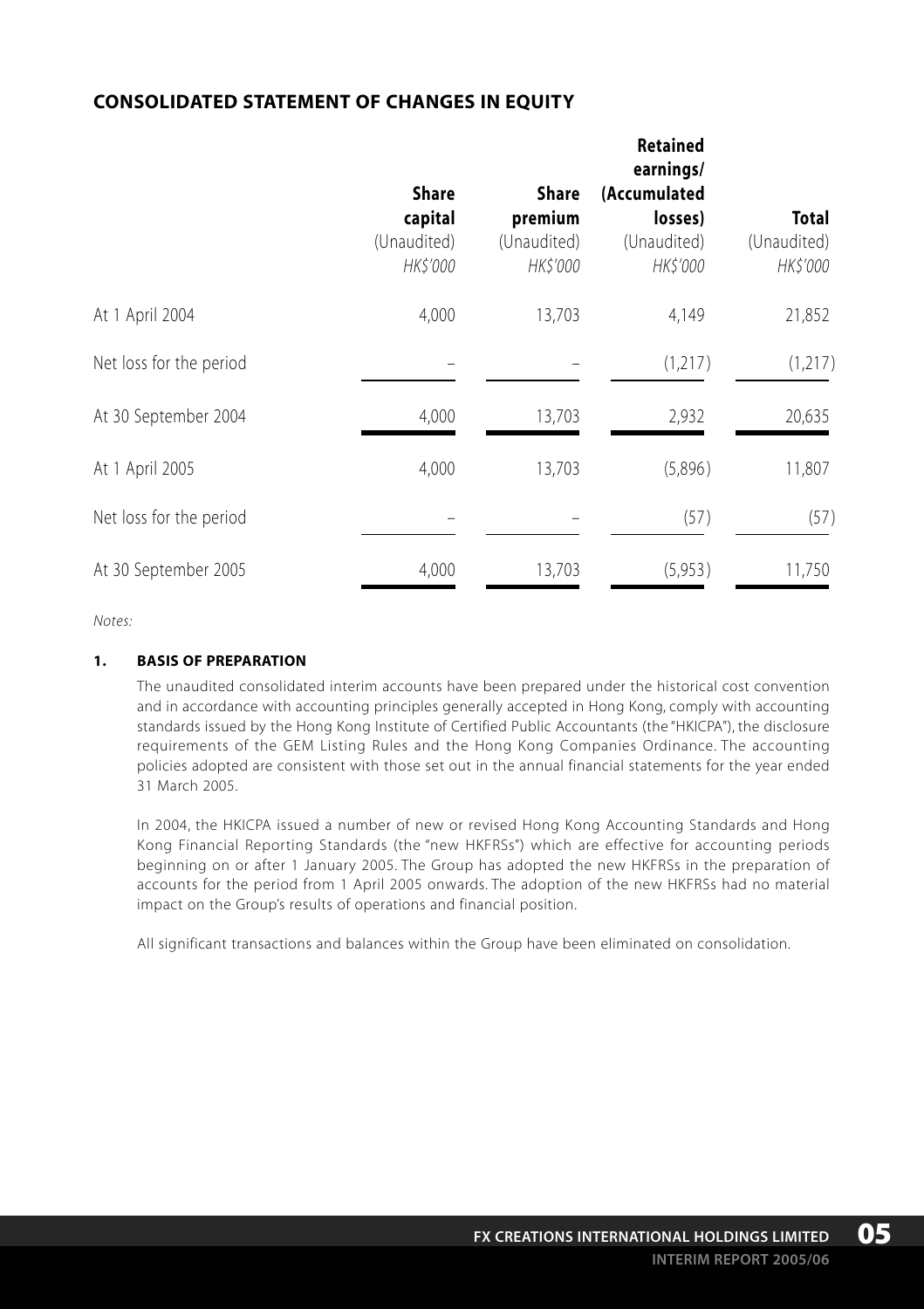#### **2. TURNOVER AND SEGMENT INFORMATION**

Turnover represents the aggregate of the net invoiced value of goods sold, after allowances for returns and trade discounts.

The Group's operating businesses are structured and managed separately, according to the nature of their operations and the products and services they provided. Each of the Group's business segments represents a strategic business unit that offers products and services which are subject to risks and returns that are different from those of other business segments. Details of the business segments are summarised as follows:

- (a) the retail segment represents the selling of bags and accessories via retail shops and department store counters;
- (b) the wholesale segment represents the selling of bags and accessories via agents and distributors; and
- (c) the corporate segment represents investment holding.

#### **(a) Business segments**

The following tables present revenue, results and certain assets, liabilities and expenditure information for the Group's business segments.

|                                                                      | Six months ended 30 September |                        |                               |                         |                               |                         |                               |                         |  |
|----------------------------------------------------------------------|-------------------------------|------------------------|-------------------------------|-------------------------|-------------------------------|-------------------------|-------------------------------|-------------------------|--|
|                                                                      | Retail                        |                        |                               | Wholesale<br>Corporate  |                               |                         |                               | Consolidated            |  |
|                                                                      | 2005                          | 2004                   | 2005                          | 2004                    | 2005                          | 2004                    | 2005                          | 2004                    |  |
|                                                                      | (Unaudited)<br><b>HKS'000</b> | (Unaudited)<br>HKS'000 | (Unaudited)<br><b>HKS'000</b> | (Unaudited)<br>HK\$'000 | (Unaudited)<br><b>HKS'000</b> | (Unaudited)<br>HK\$'000 | (Unaudited)<br><b>HKS'000</b> | (Unaudited)<br>HK\$'000 |  |
| Segment revenue:<br>Sales to external<br>customers                   | 21,490                        | 19,858                 | 14,290                        | 14,098                  |                               |                         | 35,780                        | 33,956                  |  |
|                                                                      |                               |                        |                               |                         |                               |                         |                               |                         |  |
| Segment results                                                      | 3,421                         | 2,487                  | 1,649                         | 964                     | (4, 836)                      | (4,285)                 | 234                           | (834)                   |  |
| Finance costs                                                        |                               |                        |                               |                         |                               |                         | (291)                         | (280)                   |  |
| Loss before tax<br>Taxation                                          |                               |                        |                               |                         |                               |                         | (57)                          | (1, 114)<br>(8)         |  |
| Loss before minority<br>interests<br>Minority interests              |                               |                        |                               |                         |                               |                         | (57)                          | (1, 122)<br>(95)        |  |
| Net loss from ordinary<br>activities attributable<br>to shareholders |                               |                        |                               |                         |                               |                         | (57)                          | (1, 217)                |  |
| <b>BALANCE SHEET</b>                                                 |                               |                        |                               |                         |                               |                         |                               |                         |  |
| ASSETS<br>Segment assets                                             | 7,381                         | 7,277                  | 12,785                        | 17,659                  | 5,405                         | 12,543                  | 25,571                        | 37,479                  |  |
| LIABILITIES<br>Segment liabilities                                   | 2,578                         | 3,270                  | 1,451                         | 2,028                   | 9,671                         | 11,424                  | 13,700                        | 16,722                  |  |
| Other segment<br>information:<br>Depreciation                        | 325                           | 284                    | 481                           | 359                     | 76                            | 111                     | 882                           | 754                     |  |
| Capital expenditure                                                  | 6                             | 535                    | $\overline{\phantom{0}}$      | 2,606                   | 71                            | 428                     | 77                            | 3,569                   |  |
|                                                                      |                               |                        |                               |                         |                               |                         |                               |                         |  |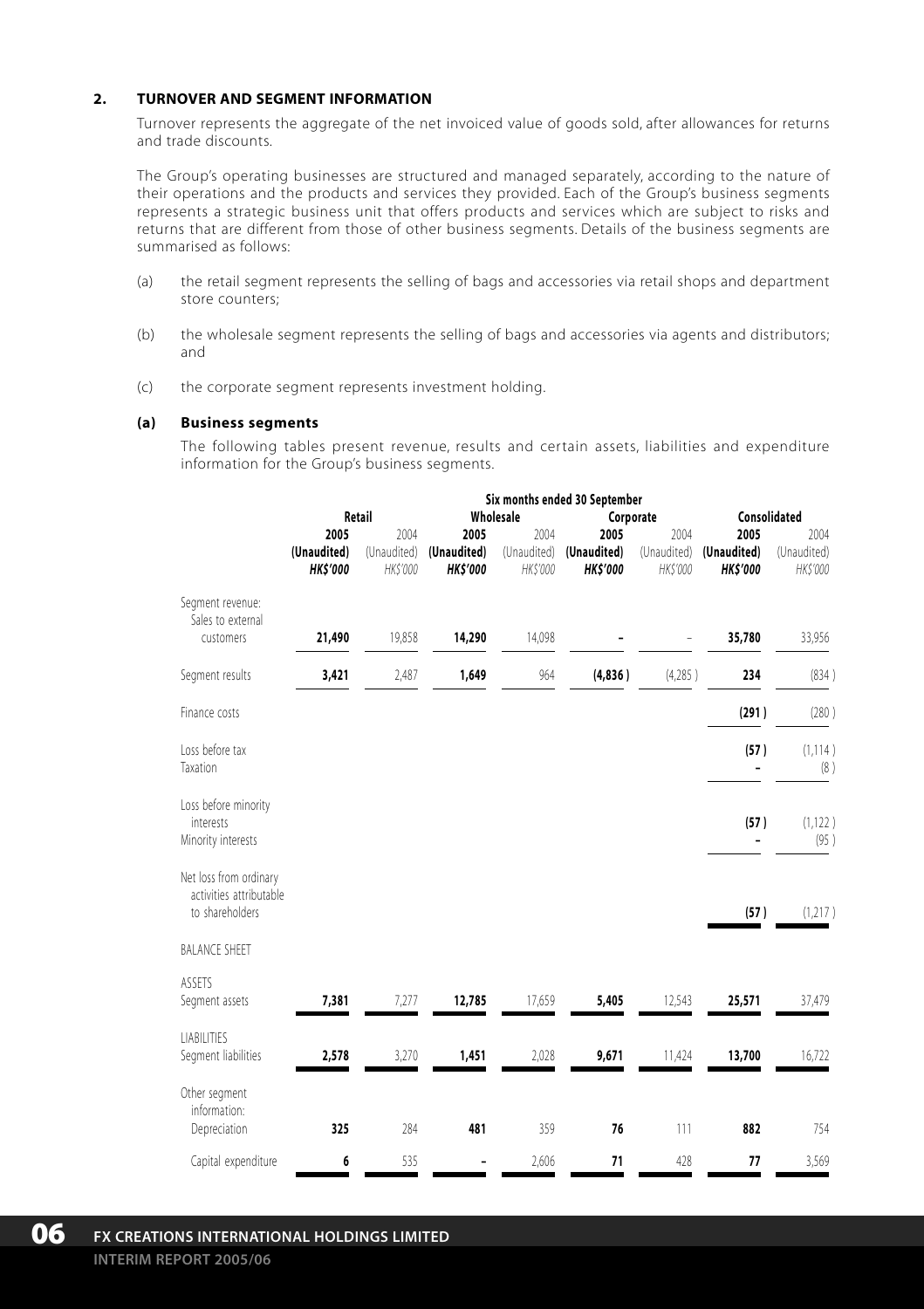#### **(b) Geographical segments**

The following table presents revenue, certain assets and expenditure information for the Group's geographical segments.

|                                                 |                                |                        |                                                                       |         |                                            |         | Six months ended 30 September             |                         |                               |                        |                                |                         |
|-------------------------------------------------|--------------------------------|------------------------|-----------------------------------------------------------------------|---------|--------------------------------------------|---------|-------------------------------------------|-------------------------|-------------------------------|------------------------|--------------------------------|-------------------------|
|                                                 | <b>Hong Kong</b>               |                        | People's Republic<br>of China ("PRC")<br>(not including<br>Hong Kong) |         | Taiwan                                     |         | Singapore                                 |                         | Other                         |                        | Consolidated                   |                         |
|                                                 | 2005                           | 2004                   | 2005                                                                  | 2004    | 2005                                       | 2004    | 2005                                      | 2004                    | 2005                          | 2004                   | 2005                           | 2004                    |
|                                                 | (Unaudited)<br><b>HK\$'000</b> | (Unaudited)<br>HKS'000 | (Unaudited)<br><b>HKS'000</b>                                         | HKS'000 | (Unaudited) (Unaudited)<br><b>HK\$'000</b> | HKS'000 | (Unaudited) (Unaudited)<br><b>HKS'000</b> | (Unaudited)<br>HK\$'000 | (Unaudited)<br><b>HKS'000</b> | (Unaudited)<br>HKS'000 | (Unaudited)<br><b>HK\$'000</b> | (Unaudited)<br>HK\$'000 |
| Segment revenue:<br>Sales to<br>external        |                                |                        |                                                                       |         |                                            |         |                                           |                         |                               |                        |                                |                         |
| customers                                       | 26,211                         | 25,268                 | 2,409                                                                 | 1,411   | 5,922                                      | 5,873   | 1,026                                     | 950                     | 212                           | 454                    | 35,780                         | 33,956                  |
| Other segment<br>information:<br>Segment assets | 16,329                         | 20,896                 | 5,290                                                                 | 13,110  | 3,918                                      | 3,244   | 34                                        | 229                     |                               |                        | 25,571                         | 37,479                  |
| Capital<br>expenditure                          | 72                             | 719                    | ٠                                                                     | 2,606   | 5                                          | 244     |                                           |                         |                               |                        | 77                             | 3,569                   |

#### **3. LOSS BEFORE TAX**

The Group's loss before tax is arrived at after charging:

|                                       | Six months ended<br>30 September |                 | Three months ended<br>30 September |                |
|---------------------------------------|----------------------------------|-----------------|------------------------------------|----------------|
|                                       | 2005                             | 2004            | 2005                               | 2004           |
|                                       | (Unaudited)                      | (Unaudited)     | (Unaudited)                        | (Unaudited)    |
|                                       | <b>HKS'000</b>                   | <i>HK\$'000</i> | <b>HKS'000</b>                     | <b>HKS'000</b> |
| Interest on overdrafts and bank loans | 291                              | 280             | 149                                | 140            |
| Depreciation                          | 882                              | 754             | 456                                | 357            |

#### **4. TAXATION**

No provision for taxation has been made (three and six months ended 30 September 2004: 17.5%) as the Group has an estimated loss for Hong Kong profits tax purposes in the current periods. Taxes on profits assessable in other jurisdictions have been calculated at the rates of tax prevailing in the places in which the Group operates, based on existing legislation, interpretation and practices in respect thereof.

#### **5. LOSS PER SHARE**

The calculations of basic loss per share for the three and six months ended 30 September 2005 are based on the unaudited consolidated net loss attributable to shareholders for the three and six months ended 30 September 2005 of approximately HK\$57,000 and HK\$57,000 respectively (three and six months ended 30 September 2004: net loss attributable to shareholders of approximately HK\$1,471,000 and HK\$1,217,000 respectively) and on 400,000,000 shares in issue during the three and six months ended 30 September 2005 (three and six months ended 30 September 2004: 400,000,000 shares).

Diluted loss per share for the three and six months ended 30 September 2005 and the corresponding periods in 2004 have not been disclosed as no dilutive events existed during those periods.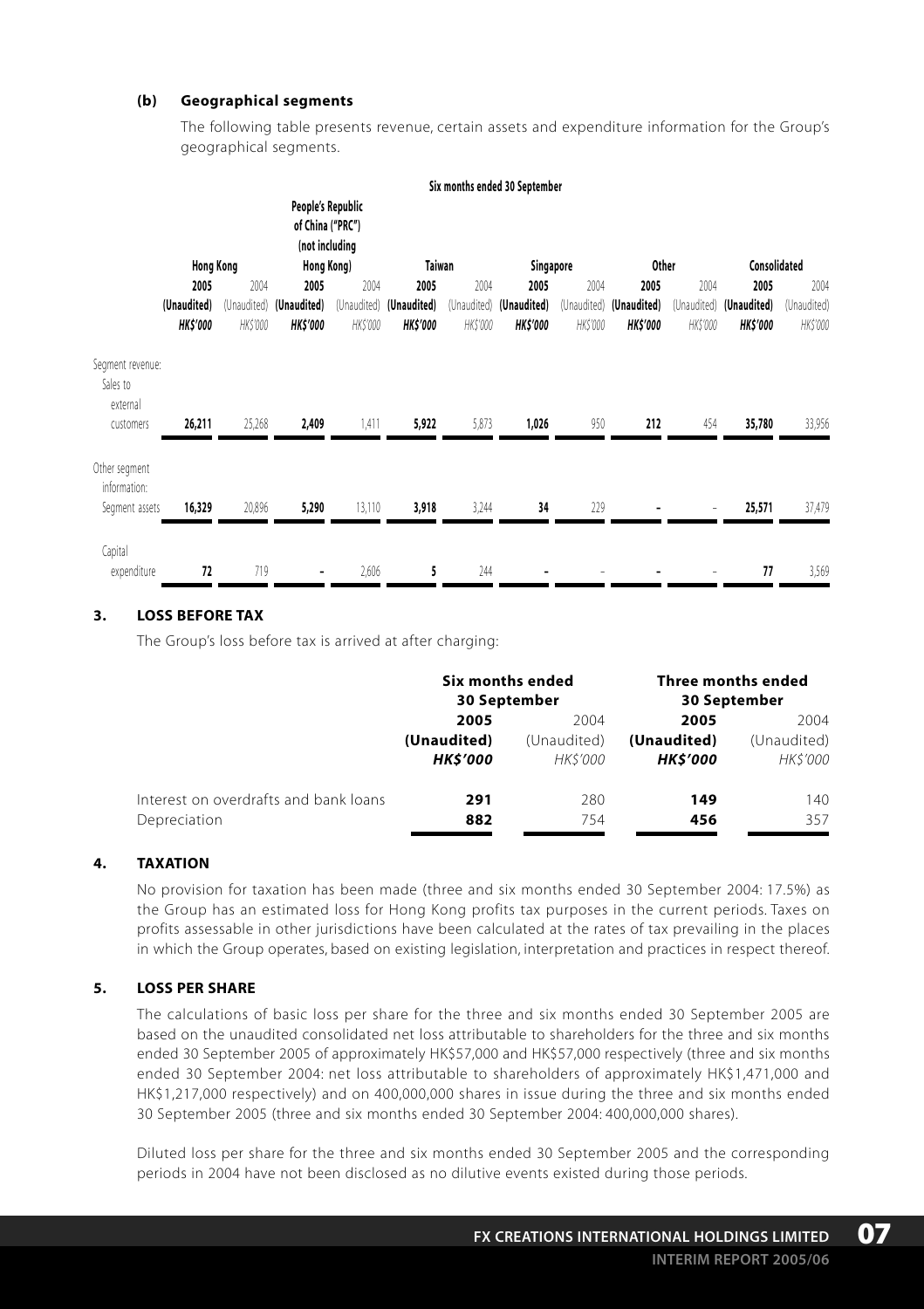#### **6. DIVIDEND**

The Board does not recommend the payment of an interim dividend for the six months ended 30 September 2005 (six months ended 30 September 2004: Nil).

#### **7. ACCOUNTS RECEIVABLE**

The Group's trading terms with its customers are mainly on credit, which generally have credit terms of up to 90 days (six months ended 30 September 2004: 90 days). The Group seeks to maintain strict control over its outstanding receivables to minimise credit risk. Overdue balances are reviewed regularly by senior management.

Aged analysis of the Group's accounts receivable as at the balance sheet dates based on the goods delivery date is as follows:

|                | 30 September    | 31 March       |
|----------------|-----------------|----------------|
|                | 2005            | 2005           |
|                | (Unaudited)     | (Audited)      |
|                | <b>HK\$'000</b> | HK\$'000       |
| Within 90 days | 6,460           | 5,570          |
| 91-180 days    | 1,394           | 1,013          |
| 181-365 days   | 14              | $\overline{4}$ |
| Over 1 year    | 6               | $\overline{4}$ |
|                | 7,874           | 6,591          |

#### **8. ACCOUNTS PAYABLE**

Aged analysis of the Group's accounts payable as at the balance sheet dates based on the goods receipt date is as follows:

|                | 30 September    | 31 March  |
|----------------|-----------------|-----------|
|                | 2005            | 2005      |
|                | (Unaudited)     | (Audited) |
|                | <b>HK\$'000</b> | HK\$'000  |
| Within 90 days | 2,137           | 2,748     |
| 91-180 days    | 1,892           | 190       |
| 181-365 days   |                 | -         |
| Over 1 year    | 480             | 480       |
|                | 4,509           | 3,418     |

#### **9. SHORT-TERM INVESTMENTS**

|                                         | 30 September    | 31 March  |
|-----------------------------------------|-----------------|-----------|
|                                         | 2005            | 2005      |
|                                         | (Unaudited)     | (Audited) |
|                                         | <b>HK\$'000</b> | HK\$'000  |
| Equity securities - listed in Hong Kong |                 | 500       |
| Unit trusts, unlisted                   | 934             | 934       |
|                                         | 934             | 1.434     |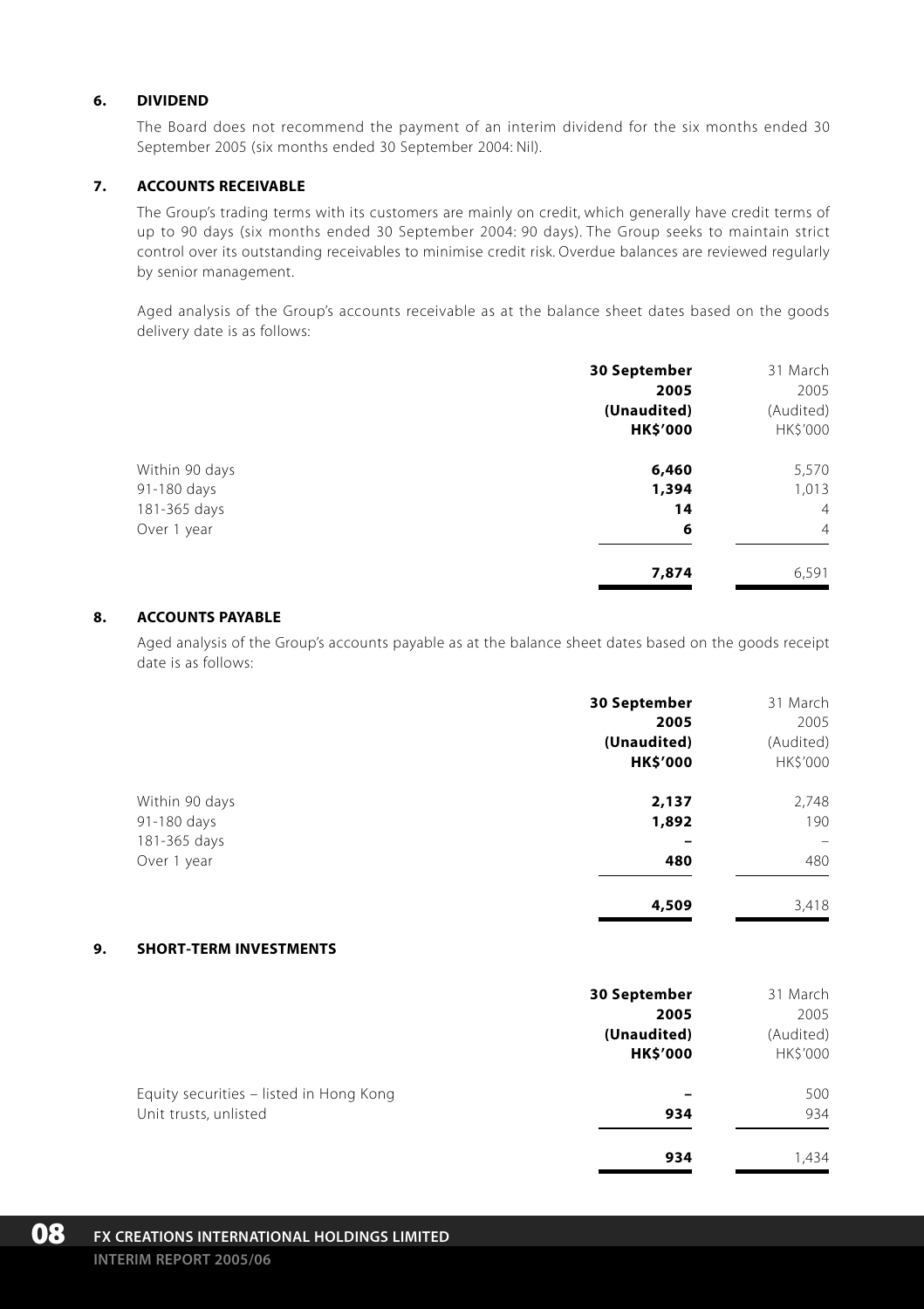## **MANAGEMENT DISCUSSION AND ANALYSIS**

The Group is principally engaged in retail and wholesales of bags and accessories under its **FX CREATIONS** brandname. The bags sold by the Group consist principally of business bags, sports bags, backpacks, handbags and wallets. The accessories sold by the Group include belts, watches, spectacles and umbrellas. Other brandnames of the Group include **USU**, **Annvu** and **ASTROBOY**.

The Group also sells its products to agents and distributors for distribution and resale in the PRC, Taiwan, Singapore, Malaysia, Indonesia, Thailand, Australia, New Zealand, Korea, Japan and Europe markets.

### **FINANCIAL REVIEW**

### **Results**

During the six months ended 30 September 2005, the Group recorded a turnover of approximately HK\$35.8 million (six months ended 30 September 2004: approximately HK\$34.0 million), an increase of approximately 5.4% compared to the corresponding period in previous year. The turnover for the six months ended 30 September 2005 comprised retail sales and wholesale sales which accounted for approximately 60% and 40% (six months ended 30 September 2004: approximately 58% and 42%) of the total turnover respectively. As at 30 September 2005, the Group had 17 (31 March 2005: 18) retail outlets in Hong Kong which consisted of 8 (31 March 2005: 7) retail shops and 9 (31 March 2005: 11) department store counters and 10 (31 March 2005: 11) department store counters in Taiwan.

The increase in turnover was attributable to the increase in both retail and wholesale sales. The Group recorded increases in retail sales, both in Hong Kong and Taiwan, in the six months ended 30 September 2005 compared to the corresponding period in previous year. Retail sales in Hong Kong increased by approximately 11.3% whereas retail sales in Taiwan increased by approximately 0.8% during the period under review compared to previous corresponding period. Wholesale sales increased by approximately 1.4% in the six months ended 30 September 2005 compared to the corresponding period in previous year.

The gross profit margin remained relatively stable at approximately 49% for the six months ended 30 September 2005 and 2004.

Selling and distribution costs increased by approximately 17.6% in the period under review due to increase in various expenses, e.g. sales staff salaries and rentals, as more retail outlets were opened. Administrative expenses decreased by approximately 16.4% in the period under review as there was a provision for deficit in revaluation of investment of HK\$1 million for the six months ended 30 September 2004 and there was no such provision for the current period. However, a loss on disposal of investment of approximately HK\$260,000 was recorded in the current period following the disposal of the investment in the listed equity securities and higher level of staff salaries and rentals were also recorded in the current period.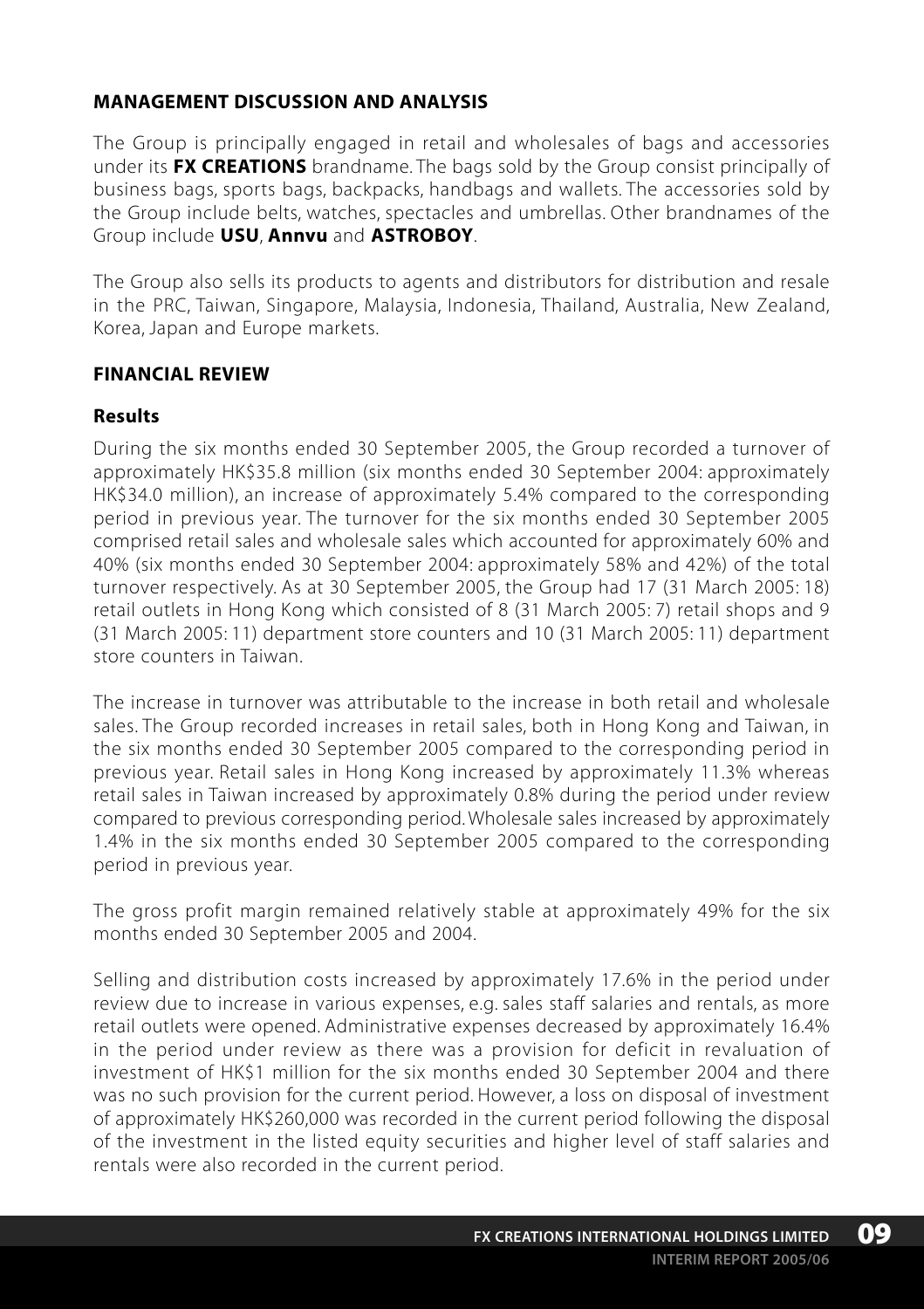The Group managed to improve its financial position in the current period and a net loss of approximately HK\$57,000 was recorded compared to a net loss of approximately HK\$1.2 million in the previous corresponding period.

## **Liquidity, financial resources and capital structure**

For the period under review, the Group financed its operations by its own working capital and bank borrowings which was of approximately HK\$6.9 million as at 30 September 2005 (31 March 2005: approximately HK\$9.7 million).

As at 30 September 2005, the Group had net current assets of approximately HK\$3.6 million (31 March 2005: approximately HK\$3.2 million) including cash and bank balances of approximately HK\$0.5 million (31 March 2005: approximately HK\$1.5 million) and pledged bank deposits of approximately HK\$2.8 million (31 March 2005: approximately HK\$2.7 million).

As at 30 September 2005, the Group had total available banking facilities of approximately HK\$12.1 million (31 March 2005: approximately HK\$14.9 million) which were supported by the following:

- (i) the pledge of bank deposits of approximately HK\$2.8 million (31 March 2005: approximately HK\$2.7 million);
- (ii) personal guarantees executed by a director and two senior management of the Company; and
- (iii) the pledge of certain assets of a subsidiary of the Company amounting to approximately HK\$1.8 million (31 March 2005: approximately HK\$1.8 million).

As at 30 September 2005, the gearing ratio (defined as the ratio between total borrowings and total assets) was approximately 0.30 (31 March 2005: approximately 0.37). The Group has no fixed interest bank borrowing. All the bank borrowings were denominated in HK Dollars.

As at 30 September 2005, the Group has outstanding bank borrowings of approximately HK\$6.9 million (31 March 2005: approximately HK\$9.7 million). The bank borrowings comprised secured bank overdrafts of approximately HK\$3.7 million (31 March 2005: approximately HK\$3.8 million), secured bills payable of approximately HK\$2.4 million (31 March 2005: approximately HK\$4.4 million) and secured bank loans of approximately HK\$0.8 million (31 March 2005: approximately HK\$1.5 million). As at 30 September 2005, the whole bank borrowings of approximately HK\$6.9 million (31 March 2005: approximately HK\$9.7 million) was repayable within one year and none (31 March, 2005: Nil) was repayable in the second year.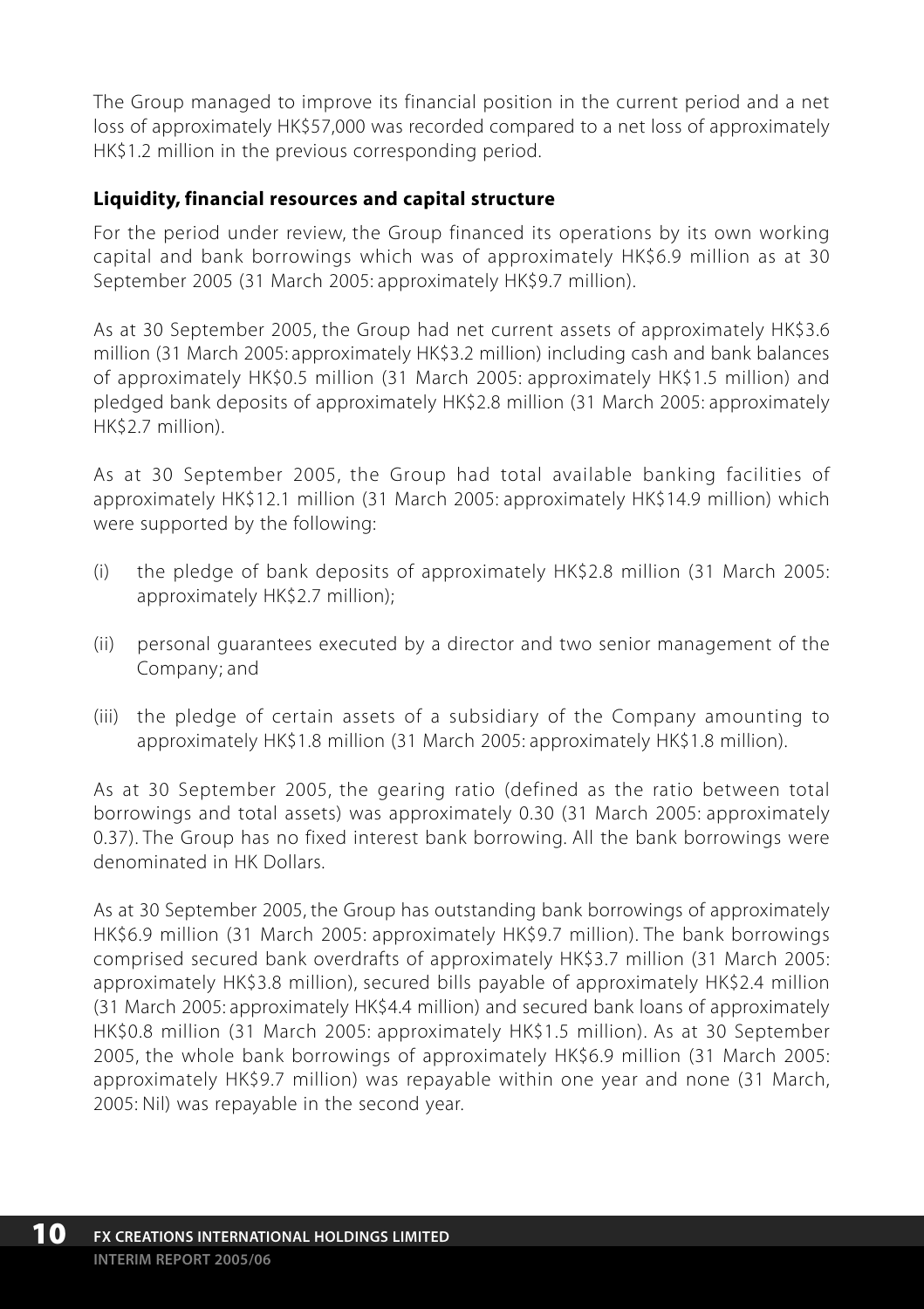The shares of the Company have been listed on GEM since 21 May 2002. There has been no change in the capital structure of the Company since that date.

### **Significant investment**

During the six months ended 30 September 2005, the Group had disposed of the investment in a company listed in Hong Kong and a loss of approximately HK\$260,000 was recorded. There was no other significant investment held by the Group.

### **Material acquisition or disposal of subsidiaries and affiliated companies**

There were no material acquisitions or disposal of subsidiaries and affiliated companies in the course of the six months ended 30 September 2005.

### **Contingent liabilities**

The Group had no material contingent liabilities as at 30 September 2005.

### **Lease and contracted commitments**

The Group leases certain of its office premises, warehouses, retail shops and department store counters under non-cancellable operating lease arrangements with lease terms ranging from one to three years.

At 30 September 2005, the Group had total future minimum lease payments in respect of non-cancellable operating leases falling due as follows:

|                                         | <b>30 September</b> | 31 March  |
|-----------------------------------------|---------------------|-----------|
|                                         | 2005                | 2005      |
|                                         | (Unaudited)         | (Audited) |
|                                         | <b>HK\$'000</b>     | HK\$'000  |
| Land and buildings expiring:            |                     |           |
| Within one year                         | 5,936               | 8,498     |
| In the second to fifth years, inclusive | 2,053               | 3,582     |
|                                         | 7,989               | 12,080    |

Save for the above commitment, as at 30 September 2005, neither the Group nor the Company had other significant commitments.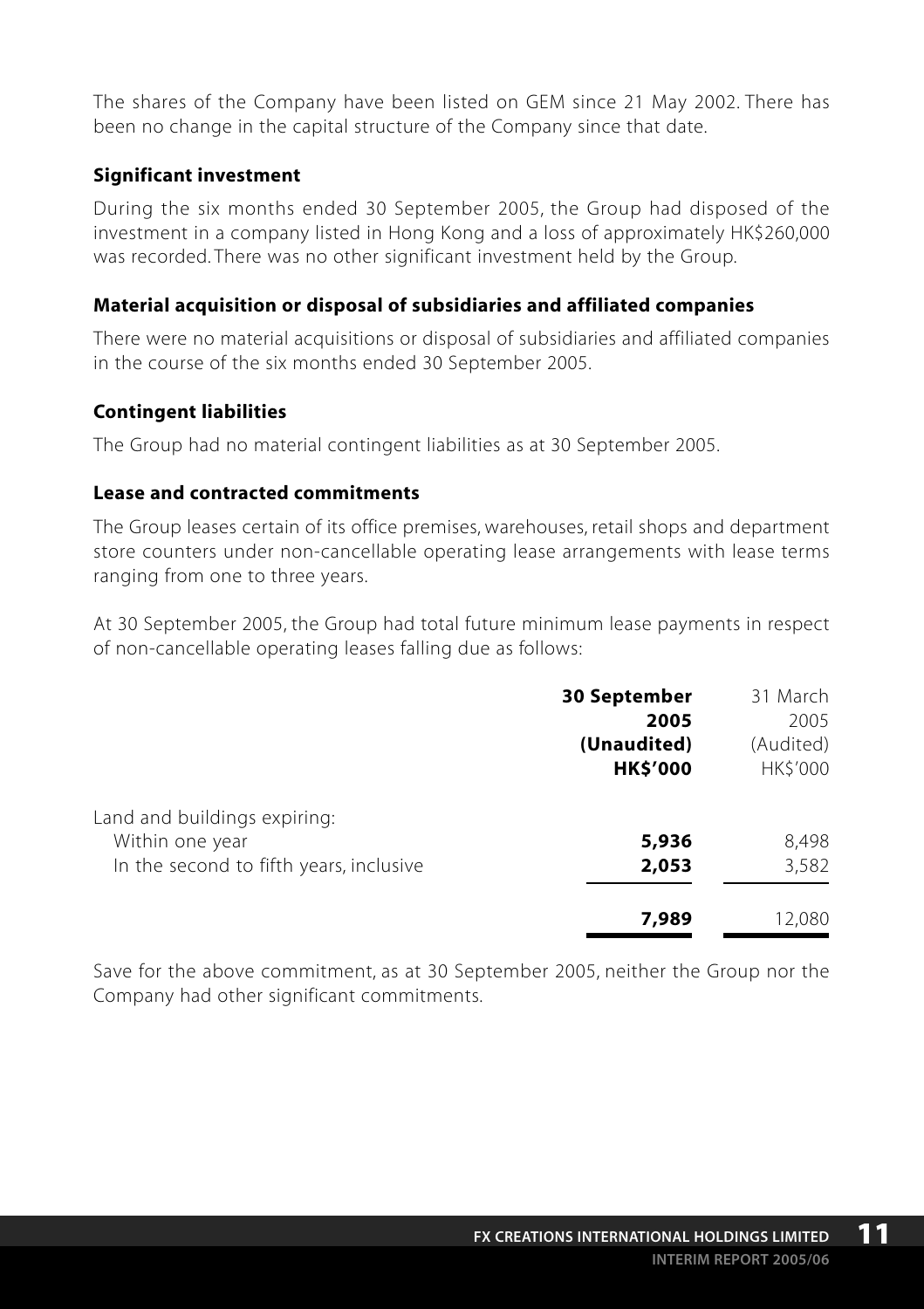## **Foreign exchange exposure**

The Group's income and expenditure during the six months ended 30 September 2005 were denominated in United States ("US") dollars, HK dollars and New Taiwanese ("NT") dollars, and most of the assets and liabilities as at 30 September 2005 were denominated in HK dollars and NT dollars. Accordingly, the Board is of the view that, to certain extent, the Group is exposed to foreign currency exchange risk. For the US dollars foreign exchange exposure, the Board believes the exposure is small as the exchange rate of US dollars to HK dollars is comparatively stable. However, the Group is exposed to NT dollars foreign exchange exposure and fluctuation of exchange rates of NT dollars against HK dollars could affect the Group's results of operations. During the period under review, no hedging transaction or arrangement was made.

### **Treasury policies**

The Group adopts a conservative approach towards its treasury policies. The Group strives to reduce exposure to credit risk by performing ongoing credit evaluations of the financial conditions of its customers. To manage liquidity risk, the Board closely monitors the Group's liquidity position to ensure that the liquidity structure of the Group's assets, liabilities and commitments can meet its funding requirements.

### **Segment information**

*Business segments*

Retail sales

Retail sales increased by approximately 8%, as compared to the corresponding period in previous year, to approximately HK\$21.5 million (six months ended 30 September 2004: approximately HK\$19.9 million). The increase was mainly attributed to the increase in the level of sales in the retail outlets in Hong Kong.

### Wholesale sales

Wholesale sales comprised sales to agents and sales to distributors.

Wholesale sales increased by approximately 1.4%, as compared to the corresponding period in previous year, to approximately HK\$14.3 million (six months ended 30 September 2004: approximately HK\$14.1 million). The increase was mainly attributed to the increase in quantity sold to new and existing agents and distributors.

### *Geographical segment*

For the six months ended 30 September 2005, sales in Hong Kong increased by approximately 3.7% compared to the corresponding period in previous year. The increase was attributed to the increase in both retail and wholesale sales in Hong Kong.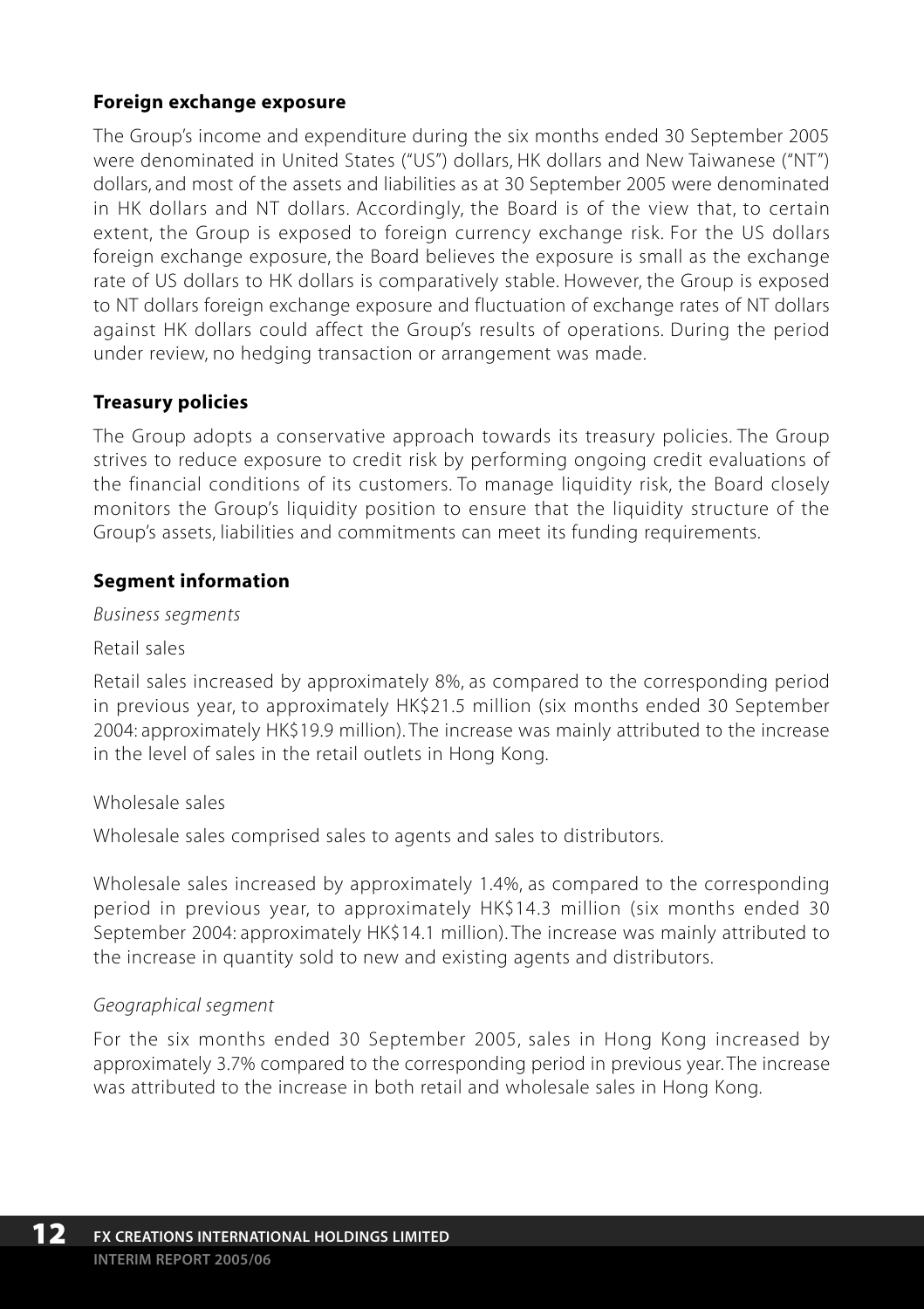For the six months ended 30 September 2005, sales in the PRC increased by approximately 70.7% compared to the corresponding period in previous year. The increase was mainly attributed to the increase in quantity sold to the Group's agents in the PRC.

For the six months ended 30 September 2005, sales to Taiwan increased by approximately 0.8% compared to the corresponding period in previous year. The increase was mainly attributed to the increase in the level of sales by retail outlets in Taiwan.

For the six months ended 30 September 2005, sales to Singapore increased by approximately 8.0% compared to the corresponding period in previous year. The increase was mainly attributed to the increase in quantity sold to the Group's agent in Singapore due to an improved retail market generally in Singapore.

For the six months ended 30 September 2005, sales to other countries decreased by approximately 53.3% compared to the corresponding period in previous year. The decrease was mainly attributed to the decrease in orders from Japan and the Philippines.

Please also refer to note 2 to the Results of this report for details of business and geographical segments.

## **Future plans for material investments and expected source of funding**

As at 30 September 2005, the Group did not have any other plans for material investments or capital assets. However, the Group is constantly looking for opportunities for investments or capital assets to enhance shareholders' value.

## **Employees and remuneration policies**

As at 30 September 2005, the Group had 134 (31 March 2005: 137) employees, including directors. Total staff costs (including directors' emoluments) were approximately HK\$6.4 million in the six months ended 30 September 2005 as compared to approximately HK\$5.7 million in the six months ended 30 September 2004. Remuneration is determined with reference to market terms and the performance, qualification and experience of individual employee. Year-end bonus based on individual performance will be paid to employees as recognition of and reward for their contributions. Other benefits include contributions to statutory mandatory provident fund scheme to its employees in Hong Kong. To date, no share options have been granted to employees.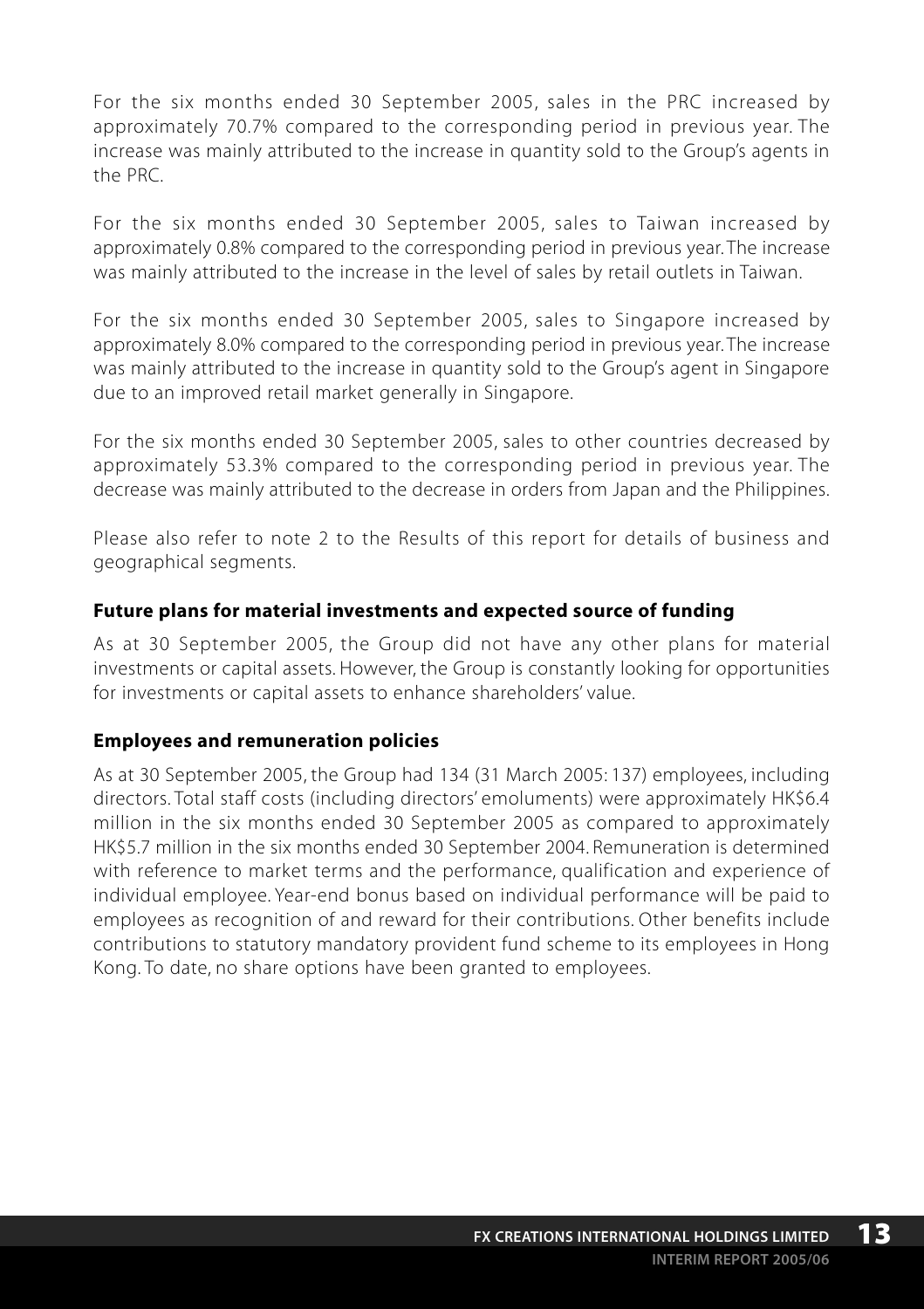## **BUSINESS REVIEW AND PROSPECTS**

During the six months ended 30 September 2005, the Group recorded an increase in turnover of approximately 5.4% as compared to the corresponding period in previous year. The increase was attributed to the increase in both retail and wholesale sales.

The Group continues to be optimistic about its business prospects especially with the continued increase in tourists in Hong Kong. In addition to introducing new innovative designs and products regularly to keep up with the corporate image and to maintain consumers' interests in the products of the Group, the Group will also continue to implement various marketing and promotion activities, such as event sponsorship, and strategies to promote the Group's brandnames and to boost sales. As at 30 September 2005, the Group targeted to introduce a new brandname before the end of the calendar year 2005 and was finalizing on the arrangement with business partner to issue credit cards. The Group will also continue with its cost control measures and to improve efficiency of the Group's operations. On the wholesale side, the Group will continue to identify agents and distributors to target local and overseas markets.

The Group is also looking for opportunities to diversify its business in order to increase its source of revenue and it is assessing the economic efficiency of its assets and may reallocate its assets where appropriate. In addition, the Group will also look for investment opportunities to enhance shareholders' value.

The Group will continue to work towards its objective of promoting FX CREATIONS to be a brandname for stylish and lifestyle consumer products in the world market and is confident of meeting any challenges ahead.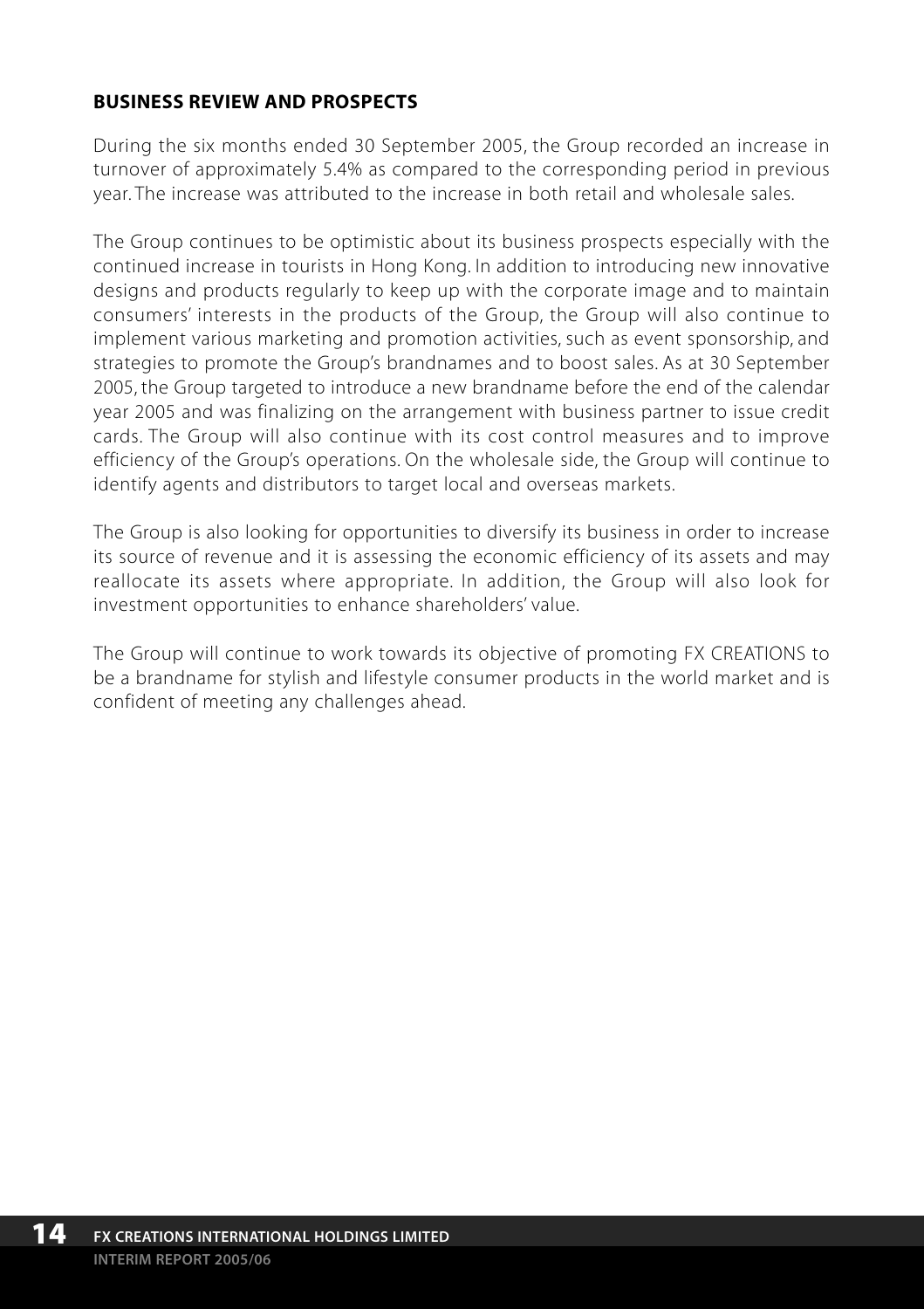## **DIRECTORS' INTERESTS IN SHARES**

As at 30 September 2005, the interests and short positions of the directors of the Company in the shares, underlying shares and debentures of the Company or any of its associated corporations (within the meaning of Part XV of the Securities and Futures Ordinance (Cap. 571, Laws of Hong Kong) ("SFO")) which were required to be notified to the Company and the Stock Exchange pursuant to Divisions 7 and 8 of Part XV of the SFO (including interests or short positions which they were taken or deemed to have under such provisions of the SFO) or as recorded in the register required to be kept by the Company under Section 352 of the SFO or otherwise notified to the Company and the Stock Exchange pursuant to the required standard of dealings by directors set out in Rules 5.48 to 5.67 of the GEM Listing Rules, were as follows:

|                      |        | Type of interest | <b>Number of issued</b><br>ordinary shares held |
|----------------------|--------|------------------|-------------------------------------------------|
| Mr. Ng Pak To, Petto | (Note) | Corporate        | 204.000.000                                     |

*Note:* These shares represent a 51% equity interest in the Company and are held by Wise New Management Limited ("WNML"). The issued share capital of WNML is beneficially owned by Cashtram Associates Limited as to 45%, FX Creations (Holding) Inc. as to 30% and Forge Smart Investments Limited as to 25%. The issued share capital of Cashtram Associates Limited is owned as to 40%, 30%, 20% and 10% by Mr. Ng Pak To, Petto, Mr. Ho Kai Chung, David, Madam Ho Pui Lai and Mr. Tan Yu, Wally, respectively. Madam Ho Pui Lai is the wife of Mr. Ng Pak To, Petto. The issued share capital of FX Creations (Holding) Inc. is wholly owned by Mr. Wong Wai Shan. The issued share capital of Forge Smart Investments Limited is wholly owned by Mr. Ng Pak To, Petto.

On 20 June 2005, these shares were pledged in favour of Corkwood Enterprises Limited, a company incorporated in the British Virgin Islands and wholly and beneficially owned by Mr. Lau Kim Hung, Jack, who accordingly, had a security interest in these shares. Under the SFO, Mr. Ng Pak To, Petto is deemed to have a short position in these shares.

Save as disclosed above, as at 30 September 2005, none of the directors had any other interests or short positions in any shares, underlying shares or debentures of the Company or any of its associated corporation (within the meaning of Part XV of the SFO) which were required to be notified to the Company and the Stock Exchange pursuant to Divisions 7 and 8 of Part XV of the SFO (including interests or short positions which they were taken or deemed to have under such provisions of the SFO), or which were required to be recorded in the register kept by the Company under Section 352 of the SFO or otherwise notified to the Company and the Stock Exchange pursuant to the required standard of dealings by directors set out in Rules 5.48 to 5.67 of the GEM Listing Rules.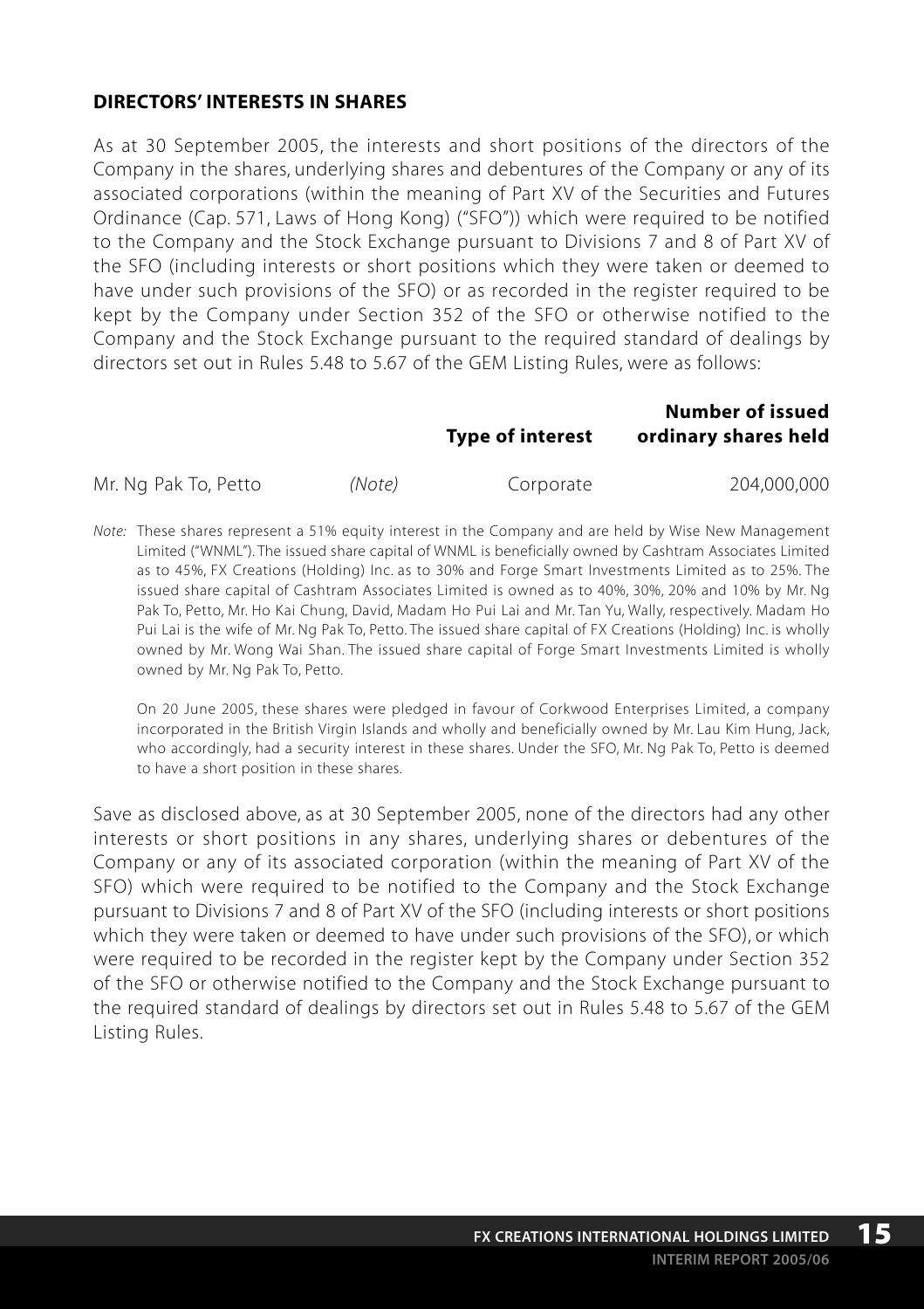## **SUBSTANTIAL SHAREHOLDER'S INTERESTS IN SHARES**

As at 30 September 2005, other than the interests of certain directors as disclosed under the section headed "Directors' interests in shares" above, the interests and short positions of persons in the shares and underlying shares of the Company which would fall to be disclosed to the Company under the provisions of Divisions 2 and 3 of Part XV of the SFO or, who is, directly or indirectly, interested in 10% or more of the nominal value of any class of share capital carrying rights to vote in all circumstances at general meetings of any other members of the Group, or substantial shareholders as recorded in the register of substantial shareholder required to be kept by the Company under Section 336 of the SFO were as follow:

|                              |          | Number of<br>shares held | Percentage<br>of holding |
|------------------------------|----------|--------------------------|--------------------------|
| <b>WNMI</b>                  | (Note 1) | 204,000,000              | 51%                      |
| Cashtram Associates Limited  | (Note 1) | 204,000,000              | 51%                      |
| Top Accurate Limited         | (Note 2) | 76,000,000               | 19%                      |
| Mr. Ma She Shing, Albert     | (Note 2) | 76.000.000               | 19%                      |
| Mr. Lau Kim Hung, Jack       | (Note 3) | 204.000.000              | 51%                      |
| Corkwood Enterprises Limited | (Note 3) | 204.000.000              | 51%                      |

*Notes:*

- 1. The details are disclosed under the note in the section headed "Directors' interests in shares" above.
- 2. These shares represent a 19% equity interest in the Company and are held by Top Accurate Limited. The ultimate beneficial owner of Top Accurate Limited is Mr. Ma She Shing, Albert.
- 3. On 20 June 2005, 204,000,000 shares held by WNML were pledged in favour of Corkwood Enterprises Limited, a company incorporated in the British Virgin Islands and wholly and beneficially owned by Mr. Lau Kim Hung, Jack, who accordingly, had a security interest in these 204,000,000 shares. Under the SFO, each of Corkwood Enterprises Limited and Mr. Lau Kim Hung, Jack is deemed to be interested in these 204,000,000 shares.

Save as disclosed above, as at 30 September 2005, the directors of the Company were not aware of any other person (other than the directors of the Company) who had an interest or short position in the shares or underlying shares of the Company which would fall to be disclosed to the Company under the provisions of Divisions 2 and 3 of Part XV of the SFO or, who is, directly or indirectly, interested in 10% or more of the nominal value of any class of share capital carrying rights to vote in all circumstances at general meetings of any other members of the Group, or any other substantial shareholders whose interests or short positions were recorded in the register required to be kept by the Company under Section 336 of the SFO.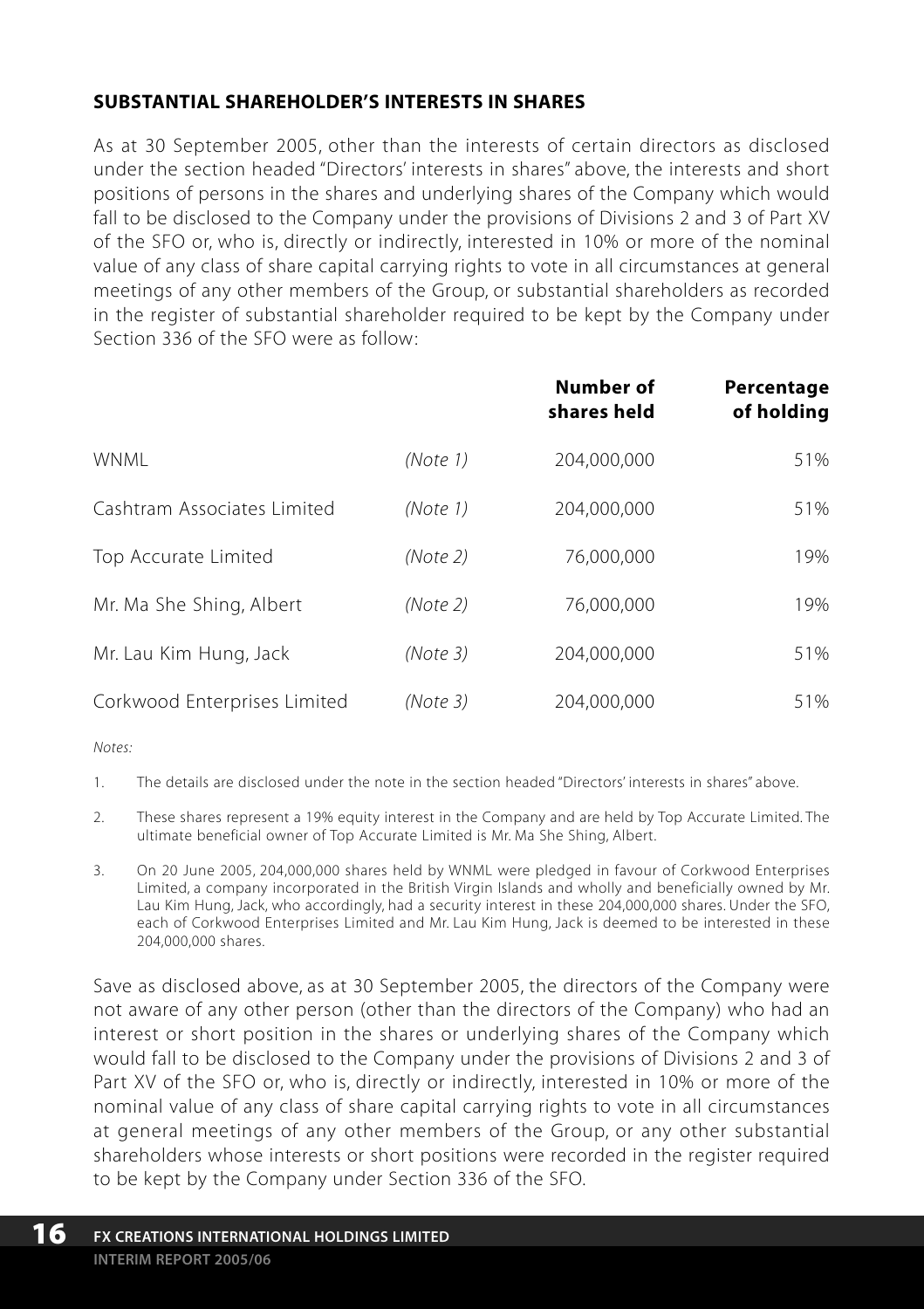## **SHARE OPTION SCHEME**

The Company operates a share option scheme (the "Scheme") for the purpose of recognising significant contributions of specified participants including the employees of the Group to the growth of the Group, by rewarding them with opportunities to obtain an ownership interest in the Company and to further motivate and give an incentive to these persons to continue to contribute to the Group's long term success and prosperity. The Scheme became effective on 21 May 2002 and, unless otherwise cancelled or amended, will remain in force for ten years from that date.

As at 30 September 2005, no share options have been granted under the Scheme.

## **DIRECTORS' RIGHTS TO ACQUIRE SHARES OR SECURITIES**

Apart from as disclosed under the section headed "Directors interests in Shares" above, at no time since the incorporation of the Company were rights to acquire benefits by means of the acquisition of shares in or debentures of the Company or of any other body corporate granted to any directors or their respective spouse or children under 18 years of age, or were any such rights exercised by them; or was the Company, its holding company or any of its subsidiaries a party to any arrangements to enable the directors, their respective spouse or children under 18 years of age to acquire such rights in the Company or any other body corporate.

## **PURCHASE, REDEMPTION OR SALES OF THE LISTED SECURITIES OF THE COMPANY**

Neither the Company, nor any of its subsidiaries has purchased, redeemed or sold any of the Company's listed shares during the six months ended 30 September 2005.

## **COMPETING INTERESTS**

As at 30 September 2005, none of the directors, the management shareholders of the Company and their respective associates (as defined in the GEM Listing Rules) had any interest in a business which causes or may cause a significant competition with the business of the Group and any other conflicts of interest which any such person has or may have with the Group.

## **CODE OF CONDUCT REGARDING SECURITIES TRANSACTIONS BY DIRECTORS**

The Company has adopted the code of conduct for securities transactions by directors on terms no less exacting than the required standard of dealings set out in Rules 5.48 to 5.67 of the GEM Listing Rules (the "Code"). Having made specific enquiry of all Directors, the Company was not aware of any non-compliance with the required standard as set out in the Code.